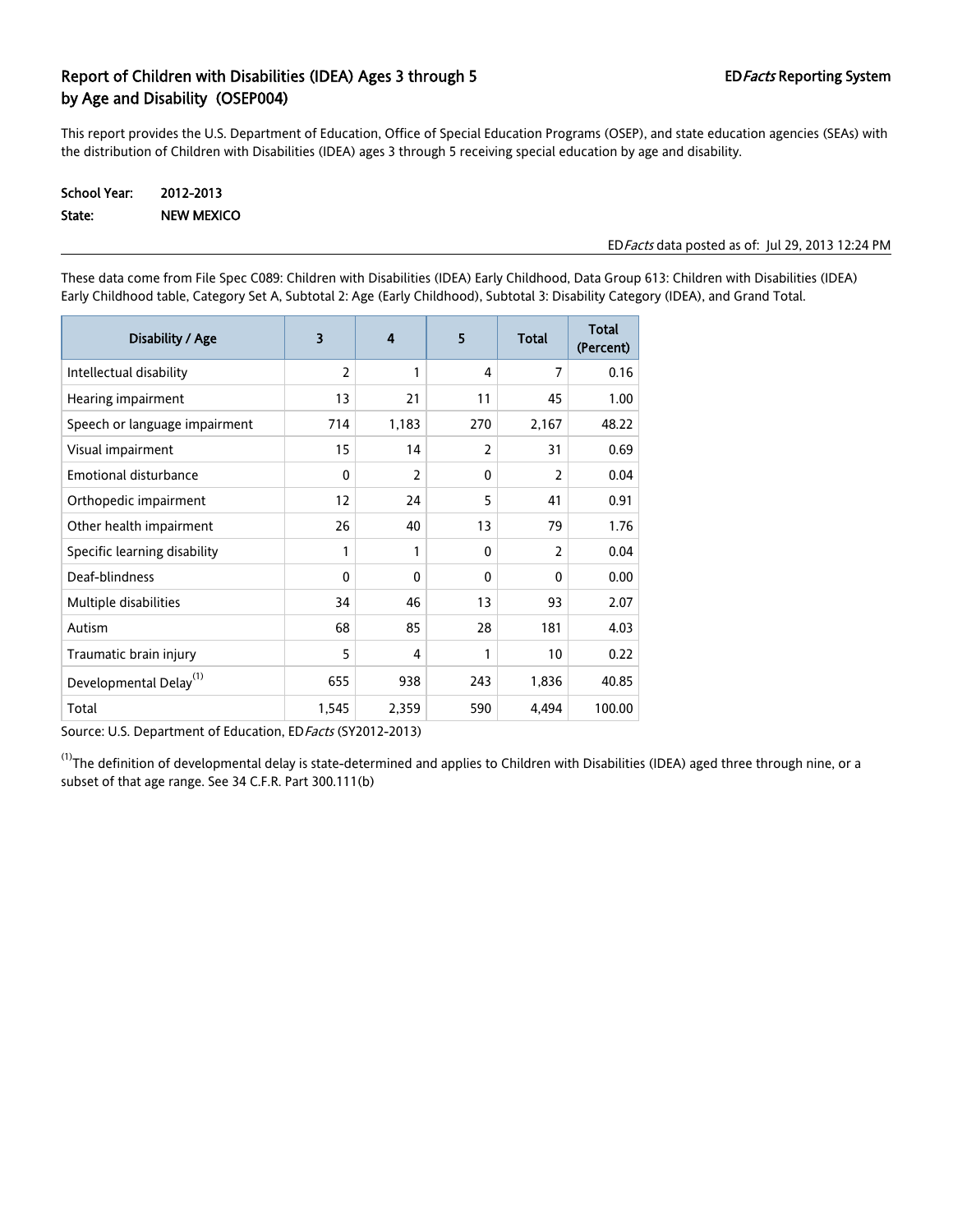### Report of Children with Disabilities (IDEA) Ages 3 through 5 EDFacts Reporting System 6 EDFacts Reporting System by Race/Ethnicity and Disability (OSEP005)

This report provides the U.S. Department of Education, Office of Special Education Programs (OSEP) and state education agencies (SEAs) with with the distribution of Children with Disabilities (IDEA) ages 3 through 5 receiving special education by discrete Race/Ethnicity and disability.

| School Year: | 2012-2013         |
|--------------|-------------------|
| State:       | <b>NEW MEXICO</b> |

EDFacts data posted as of: Jul 29, 2013 12:39 PM

These data come from File Spec C089: Children with Disabilities (IDEA) Early Childhood, Data Group 613: Children with Disabilities (IDEA) Early Childhood table, Category Set B, Subtotal 3: Disability Category (IDEA), and Subtotal 4: Race/Ethnicity, and Grand Total.

| Disability / Race-Ethnicity        | American<br>Indian or<br><b>Alaska Native</b> | Asian | <b>Black or</b><br>African<br>American | Hispanic /<br>Latino | Native Hawaiian<br>or other<br>Pacific Islander | <b>White</b>   | Two or<br>more races | <b>Total</b>   |
|------------------------------------|-----------------------------------------------|-------|----------------------------------------|----------------------|-------------------------------------------------|----------------|----------------------|----------------|
| Intellectual disability            | 0                                             | 0     | 0                                      | 5                    | 0                                               | 2              | 0                    |                |
| Hearing impairment                 | 6                                             | 0     |                                        | 21                   | 0                                               | 17             | 0                    | 45             |
| Speech or language impairment      | 174                                           | 11    | 35                                     | 1,225                | 0                                               | 700            | 22                   | 2,167          |
| Visual impairment                  | 4                                             |       | $\mathbf{0}$                           | 19                   | $\mathbf{0}$                                    | $\overline{7}$ | 0                    | 31             |
| <b>Emotional disturbance</b>       | 0                                             | 0     | $\mathbf{0}$                           |                      | 0                                               |                | 0                    |                |
| Orthopedic impairment              | 4                                             |       | 2                                      | 21                   | 0                                               | 13             | 0                    | 41             |
| Other health impairment            | 16                                            | 0     | 2                                      | 37                   | 0                                               | 24             | 0                    | 79             |
| Specific learning disability       | 0                                             | 0     | 0                                      | 2                    | 0                                               | $\mathbf{0}$   | 0                    | $\overline{2}$ |
| Deaf-blindness                     | 0                                             | 0     | 0                                      | 0                    | 0                                               | 0              | 0                    | 0              |
| Multiple disabilities              | 14                                            |       | 6                                      | 46                   | 0                                               | 26             | 0                    | 93             |
| Autism                             | 24                                            | 3     | 3                                      | 88                   | 0                                               | 60             | 3                    | 181            |
| Traumatic brain injury             | 3                                             | 0     | 0                                      | 3                    | 0                                               | 4              | 0                    | 10             |
| Developmental Delay <sup>(1)</sup> | 237                                           | 14    | 47                                     | 1,006                | $\mathbf 0$                                     | 510            | 22                   | 1,836          |
| Total                              | 482                                           | 31    | 96                                     | 2,474                | 0                                               | 1,364          | 47                   | 4,494          |
| Total (Percent)                    | 10.73                                         | 0.69  | 2.14                                   | 55.05                | 0.00                                            | 30.35          | 1.05                 | 100.00         |

Source: U.S. Department of Education, ED Facts (SY2012-2013)

 $^{(1)}$ The definition of developmental delay is state-determined and applies to children with disabilities (IDEA) aged three through nine, or a subset of that age range. See 34 C.F.R. Part 300.111(b)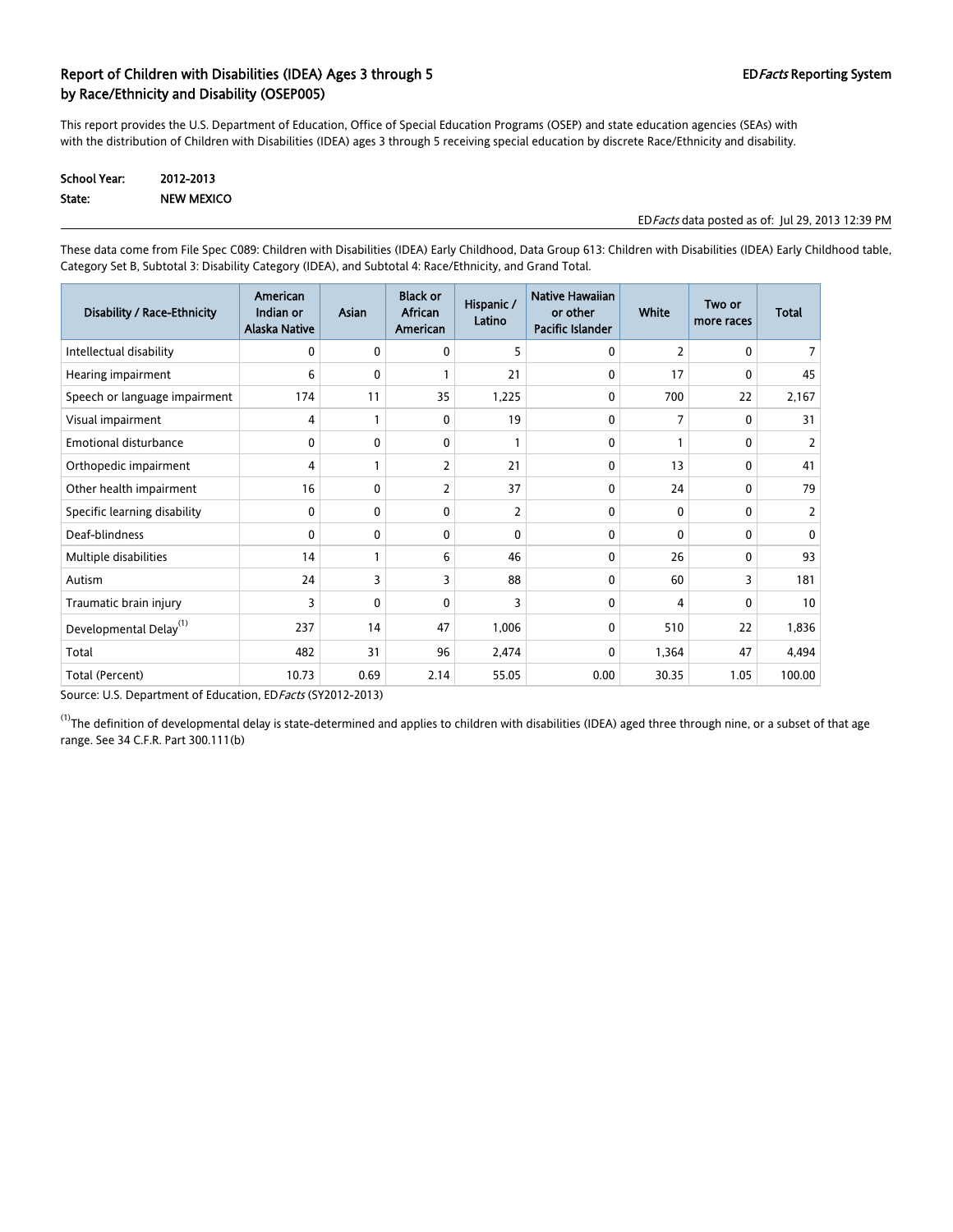## Report of Children with Disabilities (IDEA) Ages 6 through 21 EDFacts Reporting System by Age and Disability (OSEP006)

This report provides the U.S. Department of Education, Office of Special Education Programs (OSEP), and state education agencies (SEAs) with student counts for children with disabilities (IDEA) receiving special education by age and disability. This information is provided for children ages 6 through 21.

| <b>School Year:</b> | 2012-2013  |
|---------------------|------------|
| State:              | NEW MEXICO |

#### EDFacts data posted as of: Jul 29, 2013 12:41:22 PM

These data come from File Spec C002: Children with Disabilities (IDEA) School Age, Data Group 74: Children with Disabilities (IDEA) School Age table, Category Set B, Subtotal 2: Age (School Age).

| <b>Disability</b>                  |       | Age            |       |       |       |              |              |              |              |
|------------------------------------|-------|----------------|-------|-------|-------|--------------|--------------|--------------|--------------|
| Category                           | 6     | $\overline{7}$ | 8     | 9     | 10    | 11           | 12           | 13           | 14           |
| Intellectual disability            | 55    | 57             | 70    | 116   | 146   | 175          | 187          | 171          | 154          |
| Hearing impairment                 | 42    | 29             | 39    | 35    | 43    | 43           | 42           | 30           | 42           |
| Speech or language impairment      | 2,696 | 1,436          | 1,275 | 963   | 809   | 553          | 444          | 321          | 237          |
| Visual impairment                  | 29    | 12             | 11    | 12    | 9     | 10           | 13           | 17           | 12           |
| <b>Emotional disturbance</b>       | 29    | 55             | 73    | 109   | 160   | 182          | 222          | 244          | 241          |
| Orthopedic impairment              | 43    | 22             | 20    | 21    | 21    | 11           | 21           | 13           | 16           |
| Other health impairment            | 146   | 155            | 210   | 325   | 403   | 331          | 363          | 302          | 331          |
| Specific learning disability       | 78    | 326            | 829   | 1,385 | 1,884 | 2,155        | 2,190        | 2,064        | 1,913        |
| Deaf-blindness                     | 0     | 0              | 0     | 1     | 0     | $\mathbf{0}$ | $\mathbf{0}$ | $\mathbf{0}$ | $\mathbf{0}$ |
| Multiple disabilities              | 70    | 50             | 41    | 53    | 56    | 67           | 47           | 55           | 55           |
| Autism                             | 214   | 147            | 154   | 155   | 158   | 144          | 149          | 129          | 136          |
| Traumatic brain injury             | 11    | 9              | 13    | 16    | 11    | 17           | 18           | 12           | 12           |
| Developmental Delay <sup>(1)</sup> | 1,401 | 676            | 390   | 177   |       |              |              |              |              |
| Total                              | 4,814 | 2,974          | 3,125 | 3,368 | 3,700 | 3,688        | 3,696        | 3,358        | 3,149        |

Source: U.S. Department of Education, EDFacts (SY2012-2013)

 $^{(1)}$ The definition of developmental delay is state-determined and applies to children with disabilities (IDEA) aged three through nine, or a subset of that age range. See 34 C.F.R. Part 300.111(b).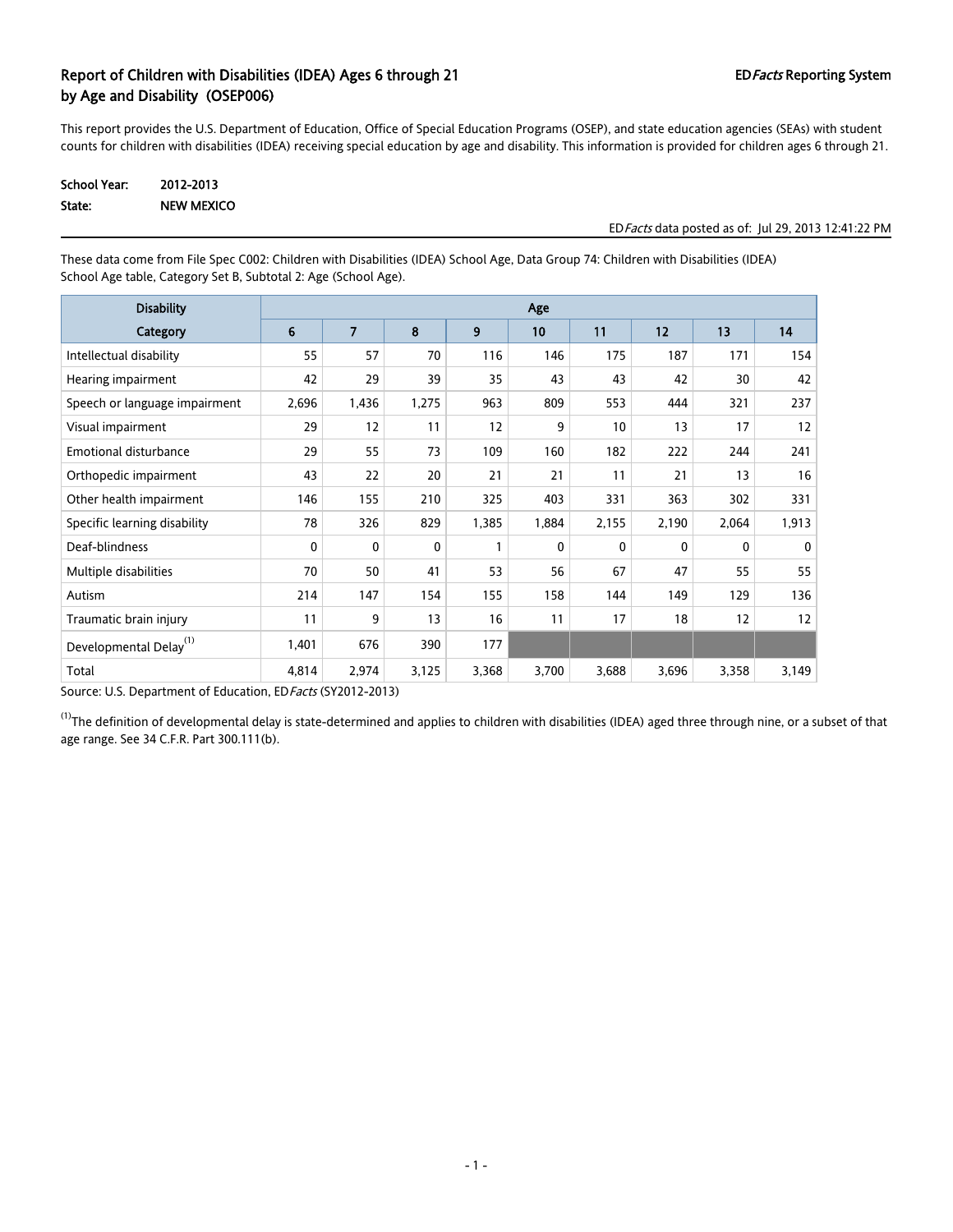## Report of Children with Disabilities (IDEA) Ages 6 through 21 EDFacts Reporting System by Age and Disability (OSEP006)

This report provides the U.S. Department of Education, Office of Special Education Programs (OSEP), and state education agencies (SEAs) with student counts for children with disabilities (IDEA) receiving special education by age and disability. This information is provided for children ages 6 through 21.

| <b>School Year:</b> | 2012-2013  |
|---------------------|------------|
| State:              | NEW MEXICO |

#### EDFacts data posted as of: Jul 29, 2013 12:41:22 PM

These data come from File Spec C002: Children with Disabilities (IDEA) School Age, Data Group 74: Children with Disabilities (IDEA) School Age table, Category Set B, Subtotal 2: Age (School Age), Subtotal 3: Disability Category (IDEA) and Grand Total.

| <b>Disability</b>                  | Age          |                 |       |       |              |     |     |              |                           |
|------------------------------------|--------------|-----------------|-------|-------|--------------|-----|-----|--------------|---------------------------|
| Category                           | 15           | 16              | 17    | 18    | 19           | 20  | 21  | <b>Total</b> | <b>Total</b><br>(PERCENT) |
| Intellectual disability            | 154          | 166             | 137   | 121   | 78           | 60  | 48  | 1,895        | 4.51                      |
| Hearing impairment                 | 39           | 36              | 45    | 24    | 14           | 6   |     | 510          | 1.21                      |
| Speech or language impairment      | 160          | 120             | 108   | 47    | 7            | 8   |     | 9,185        | 21.87                     |
| Visual impairment                  | 12           | 17              | 12    | 5     | 3            | 2   |     | 177          | 0.42                      |
| <b>Emotional disturbance</b>       | 191          | 218             | 165   | 97    | 36           | 15  | 4   | 2,041        | 4.86                      |
| Orthopedic impairment              | 10           | 10              | 21    | 11    | 6            | 2   | 3   | 251          | 0.60                      |
| Other health impairment            | 336          | 335             | 246   | 104   | 47           | 11  | 9   | 3,654        | 8.70                      |
| Specific learning disability       | 1,755        | 1,638           | 1,555 | 765   | 175          | 86  | 34  | 18,832       | 44.83                     |
| Deaf-blindness                     | $\mathbf{0}$ | 1               | 0     | 2     | $\mathbf{0}$ | 2   | 0   | 6            | 0.01                      |
| Multiple disabilities              | 59           | 58              | 59    | 51    | 44           | 42  | 23  | 830          | 1.98                      |
| Autism                             | 119          | 91              | 86    | 57    | 23           | 24  | 13  | 1,799        | 4.28                      |
| Traumatic brain injury             | 14           | 14              | 16    | 6     | 6            | 2   | 3   | 180          | 0.43                      |
| Developmental Delay <sup>(1)</sup> |              |                 |       |       |              |     |     | 2,644        | 6.29                      |
| Total                              | 2,849        | 2,704<br>$\sim$ | 2,450 | 1,290 | 439          | 260 | 140 | 42,004       | 100.00                    |

Source: U.S. Department of Education, ED Facts (SY2012-2013)

 $^{(1)}$ The definition of developmental delay is state-determined and applies to children with disabilities (IDEA) aged three through nine, or a subset of that age range. See 34 C.F.R. Part 300.111(b).